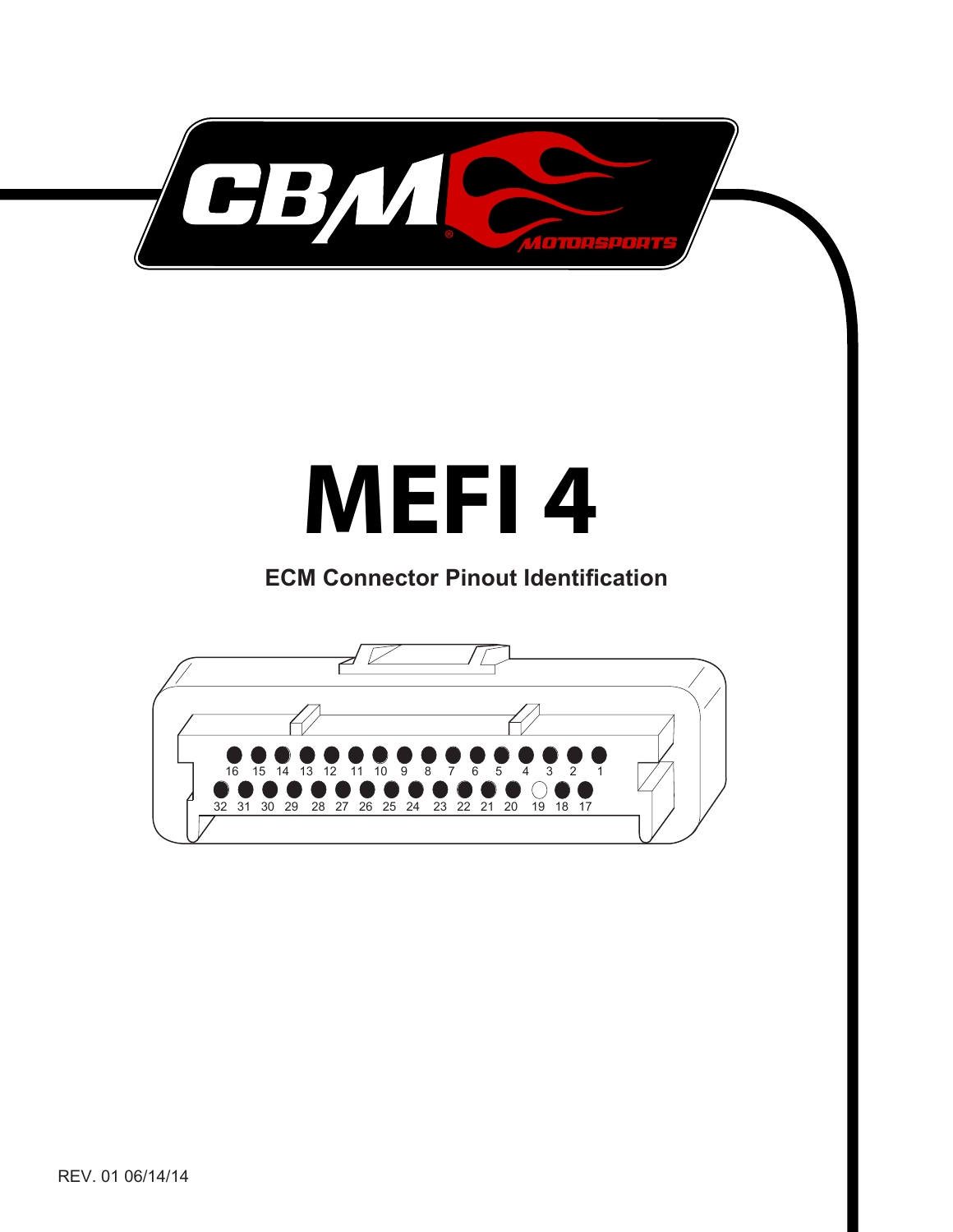**ECM Connector Pinout Identification (1 of 2)**



**J-1 ECM 32 WAY CONNECTOR**

| <b>ECM PIN</b><br><b>NUMBER</b> | <b>CKT(WIRE)</b><br><b>NUMBER</b> | <b>CKT (WIRE)</b><br><b>COLOR</b> | <b>CIRCUIT DESCRIPTION</b>                           |
|---------------------------------|-----------------------------------|-----------------------------------|------------------------------------------------------|
| $J1-1$                          | 468                               | LT BLU/BLU                        | KNOCK SENSOR 2 SIGNAL                                |
| $J1-2$                          | 451                               | <b>BLK/WHT</b>                    | <b>DIAGNOSTIC "TEST" TERMINAL</b>                    |
| $J1-3$                          |                                   |                                   | <b>MASTER / SLAVE</b>                                |
| $J1-4$                          |                                   | <b>BLU/WHT</b>                    | GENERAL WARNING 2 (OIL PRESSURE) (Input)             |
| $J1-5$                          |                                   |                                   | <b>EMERGENCY STOP</b>                                |
| $J1-6$                          | 485                               | DK GRN/WHT                        | FUEL PUMP RELAY CONTROL                              |
| $J1-7$                          |                                   |                                   | <b>RPM CHANGE STATE</b>                              |
| $J1-8$                          |                                   |                                   | <b>BUZZER</b>                                        |
| $J1-9$                          |                                   |                                   | CHECK GAUGES LAMP (ENGINE OVER TEMP)                 |
| $J1-10$                         |                                   |                                   | ECOTEC CRANK 2.2                                     |
| $J1 - 11$                       | 468                               | <b>DK GRN</b>                     | FUEL INJECTOR B DRIVER                               |
| $J1-12$                         |                                   |                                   | EXHUAST GAS RECIRCULATION (EGR) VALVE                |
| $J1-13$                         | 450                               | <b>BLK</b>                        | <b>ECM GROUND</b>                                    |
| $J1-14$                         |                                   | <b>GRY</b>                        | <b>TACHOMETER OUTPUT 1</b>                           |
| $J1-15$                         | 444                               | <b>GRN/BLK</b>                    | IDLE AIR CONTROL (IAC) COIL "B" LOW                  |
| $J1-16$                         | 441                               | <b>BLU/BLK</b>                    | IDLE AIR CONTROL (IAC) COIL "A" HIGH                 |
| $J1-17$                         | 467                               | DK BLU                            | <b>KNOCK SENSOR 1 SIGNAL</b>                         |
| $J1-18$                         |                                   |                                   | OIL LEVEL                                            |
| $J1-19$                         |                                   | <b>DK PURPLE</b>                  | GENERAL WARNING 1 (TRANS OVERTEMP) (INPUT)           |
| $J1-20$                         |                                   |                                   | LOAD 1 / LOCK LO / SHIFT INTERUPT                    |
| $J1-21$                         |                                   |                                   | LOAD 2 / TWIN ENGINE SYNC / TROLL MODE               |
| $J1-22$                         |                                   |                                   | GENERAL WARNING LAMP 1 / TRANS LAMP / CANISTER PURGE |
| $J1-23$                         |                                   |                                   | GENERAL WARNING LAMP 2 / TROLL LAMP / GOVERNOR       |
| $J1-24$                         |                                   |                                   | OIL LEVEL LAMP                                       |
| $J1-25$                         |                                   |                                   | <b>ECOTEC CRANK 2.2</b>                              |
| $J1-26$                         | 467                               | DK BLU                            | <b>FUEL INJECTOR A DRIVER</b>                        |
| $J1-27$                         | 419                               | <b>BRN/WHT</b>                    | MALFUNCTION INDICATOR LAMP (CHECK ENGINE)            |
| $J1-28$                         | 450                               | <b>BLK</b>                        | <b>ECM GROUND</b>                                    |
| $J1-29$                         | 450                               | <b>BLK</b>                        | <b>ECM GROUND</b>                                    |
| $J1-30$                         | 443                               | <b>GRN/WHT</b>                    | IDLE AIR CONTROL (IAC) COIL "B" HIGH                 |
| $J1-31$                         | 442                               | <b>BLU/WHT</b>                    | IDLE AIR CONTROL (IAC) COIL "A" LOW                  |
| $J1-32$                         |                                   |                                   | <b>FUEL PRESSURE SENSOR</b>                          |